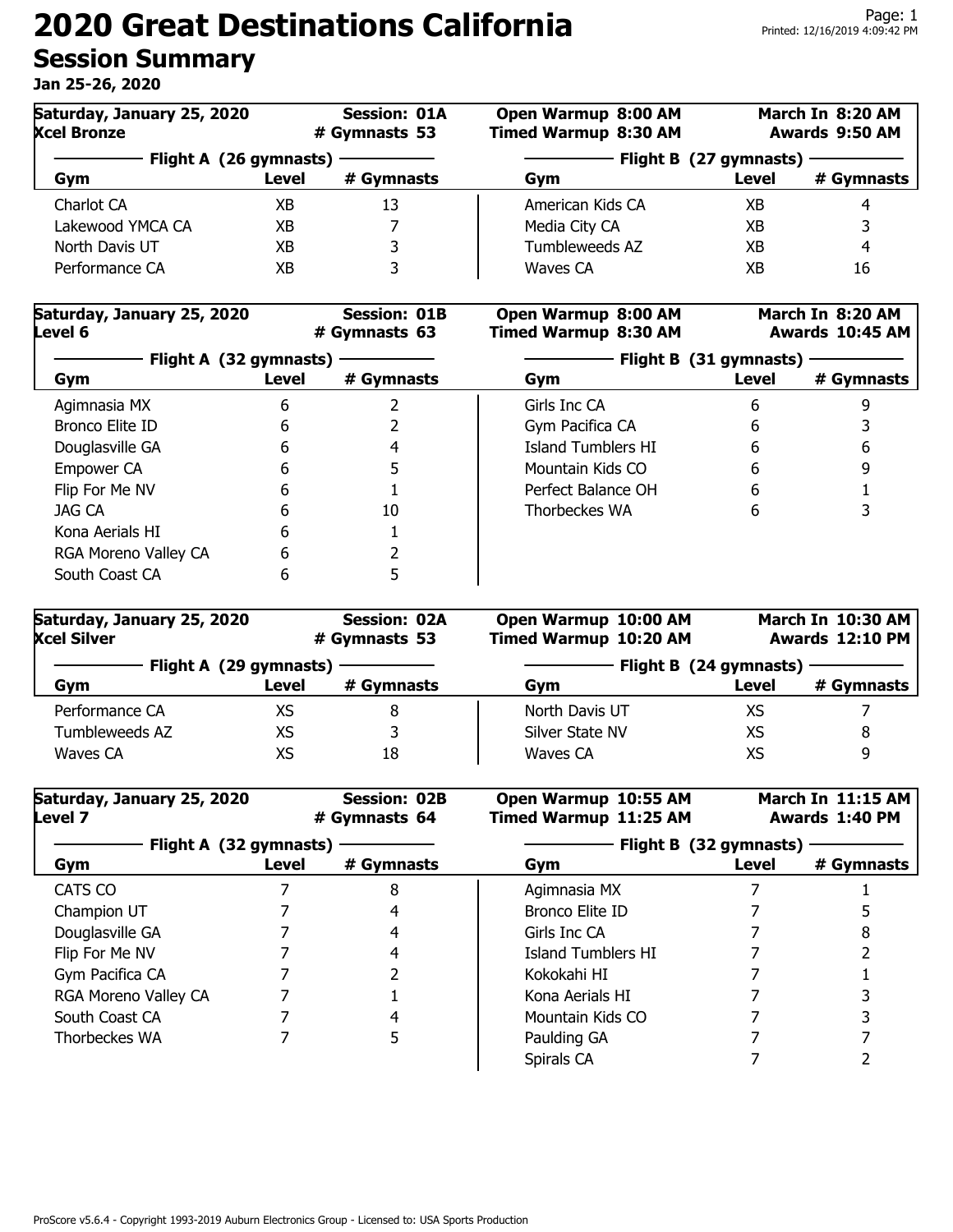| Saturday, January 25, 2020<br><b>Xcel Silver</b> |       | <b>Session: 03A</b><br># Gymnasts 52 | Open Warmup 12:20 PM<br><b>Timed Warmup 12:40 PM</b> |       | <b>March In 12:50 PM</b><br>Awards 2:30 PM |  |
|--------------------------------------------------|-------|--------------------------------------|------------------------------------------------------|-------|--------------------------------------------|--|
| Flight A (27 gymnasts)                           |       |                                      | Flight B (25 gymnasts)                               |       |                                            |  |
| Gym                                              | Level | # Gymnasts                           | Gym                                                  | Level | # Gymnasts                                 |  |
| American Kids CA                                 | XS    | 9                                    | Casper WY                                            | XS    | 3                                          |  |
| EGFA CA                                          | XS    | 6                                    | Charlot CA                                           | XS    | 12                                         |  |
| Lakewood YMCA CA                                 | XS    | 12                                   | <b>Gym Connection WA</b>                             | XS    | 5                                          |  |
|                                                  |       |                                      | <b>Island Tumblers HI</b>                            | XS    |                                            |  |
|                                                  |       |                                      | Media City CA                                        | XS    | 3                                          |  |

| Saturday, January 25, 2020<br>Level 8<br>Flight A (36 gymnasts) |       | <b>Session: 03B</b><br># Gymnasts 68 | Open Warmup 1:50 PM<br><b>Timed Warmup 2:20 PM</b> |                        | March In 2:10 PM<br>Awards 5:05 PM |
|-----------------------------------------------------------------|-------|--------------------------------------|----------------------------------------------------|------------------------|------------------------------------|
|                                                                 |       |                                      |                                                    | Flight B (32 gymnasts) |                                    |
| Gym                                                             | Level | # Gymnasts                           | Gym                                                | Level                  | # Gymnasts                         |
| Agimnasia MX                                                    | 8     |                                      | Cascade Elite WA                                   | 8                      |                                    |
| Bronco Elite ID                                                 |       | 13                                   | CATS CO                                            |                        |                                    |
| Champion UT                                                     |       |                                      | Douglasville GA                                    |                        |                                    |
| Empower CA                                                      |       |                                      | Girls Inc CA                                       |                        |                                    |
| Kokokahi HI                                                     |       |                                      | Gym Pacifica CA                                    |                        |                                    |
| Kona Aerials HI                                                 |       |                                      | JAG CA                                             |                        |                                    |
| Mountain Kids CO                                                |       |                                      | North Davis UT                                     |                        |                                    |
| Paulding GA                                                     |       |                                      | Perfect Balance OH                                 |                        |                                    |
| Silver State NV                                                 |       |                                      | RGA Moreno Valley CA                               |                        |                                    |
| Thorbeckes WA                                                   | 8     |                                      | South Coast CA                                     |                        |                                    |
|                                                                 |       |                                      | Spirals CA                                         |                        |                                    |
|                                                                 |       |                                      | Tumbleweeds AZ                                     | 8                      |                                    |

| Saturday, January 25, 2020<br><b>Xcel Gold</b> |       | <b>Session: 04A</b><br># Gymnasts 73 | Open Warmup 2:40 PM<br><b>Timed Warmup 3:00 PM</b> |                        | March In 3:10 PM<br>Awards 5:15 PM |
|------------------------------------------------|-------|--------------------------------------|----------------------------------------------------|------------------------|------------------------------------|
| Flight A (36 gymnasts)                         |       |                                      |                                                    | Flight B (37 gymnasts) |                                    |
| Gym                                            | Level | # Gymnasts                           | Gym                                                | Level                  | # Gymnasts                         |
| <b>Gym Connection WA</b>                       | XG    | 11                                   | Casper WY                                          | XG                     |                                    |
| Lakewood YMCA CA                               | XG    | 9                                    | <b>EGFA CA</b>                                     | XG                     |                                    |
| Performance CA                                 | XG    | 5                                    | JAG CA                                             | XG                     | 23                                 |
| Waves CA                                       | XG    | 11                                   | Media City CA                                      | XG                     | 4                                  |
|                                                |       |                                      | Perfect Balance OH                                 | XG                     |                                    |
|                                                |       |                                      | Thorbeckes WA                                      | XG                     | 4                                  |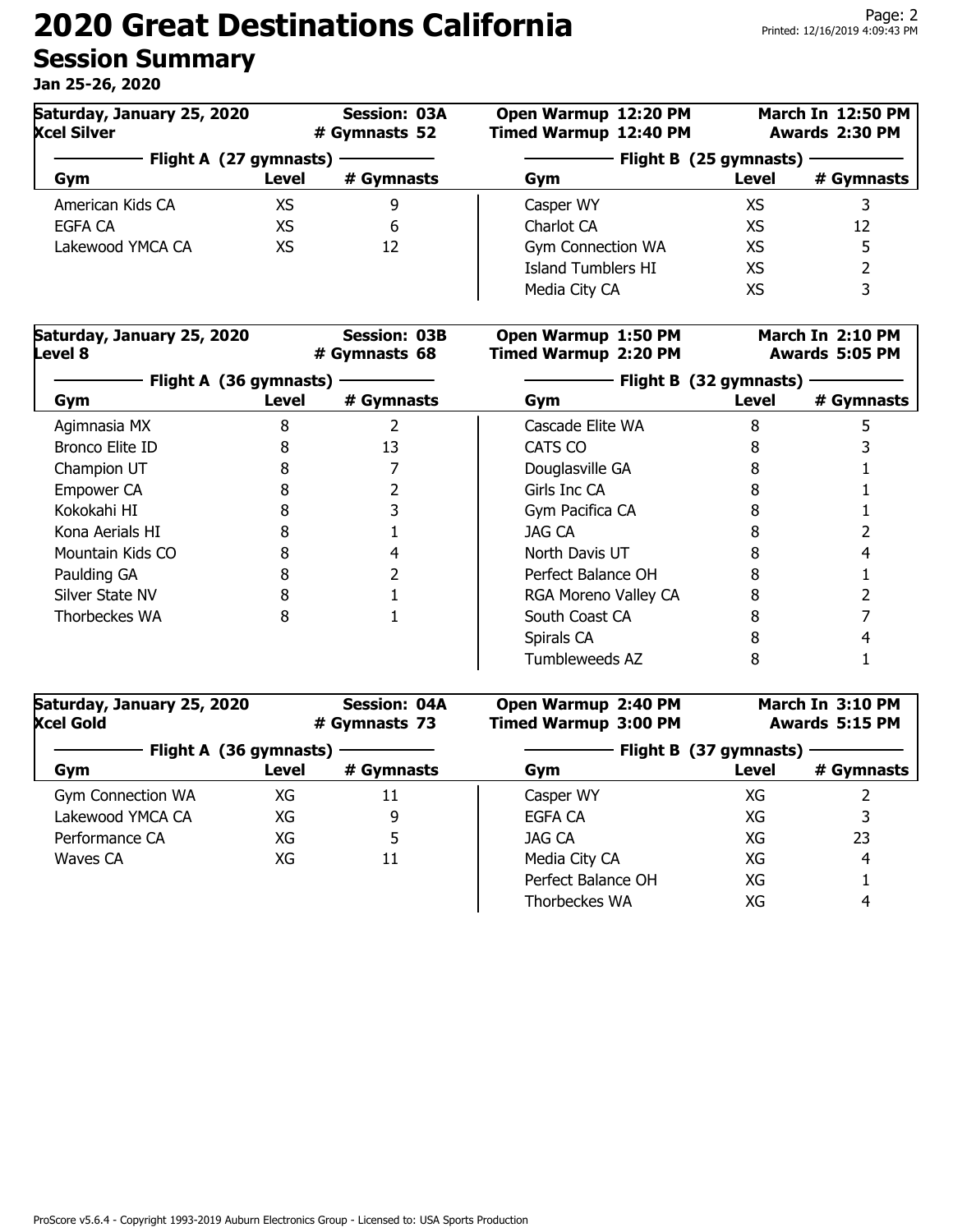| Saturday, January 25, 2020<br>Level 9 |       | <b>Session: 04B</b><br># Gymnasts 42 | Open Warmup 5:15 PM<br><b>Timed Warmup 5:45 PM</b> |                                 | March In 5:35 PM<br>Awards 7:40 PM |
|---------------------------------------|-------|--------------------------------------|----------------------------------------------------|---------------------------------|------------------------------------|
| Flight A (21 gymnasts)<br>Gym         | Level | # Gymnasts                           | Gym                                                | Flight B (21 gymnasts)<br>Level | # Gymnasts                         |
| Bronco Elite ID                       | 9     |                                      | Champion UT                                        |                                 |                                    |
| Cascade Elite WA                      |       |                                      | Empower CA                                         |                                 |                                    |
| CATS CO                               |       |                                      | Flip For Me NV                                     |                                 |                                    |
| Paulding GA                           |       |                                      | Girls Inc CA                                       |                                 |                                    |
| Spirals CA                            |       |                                      | Island Tumblers HI                                 |                                 |                                    |
| Tumbleweeds AZ                        |       |                                      | Kokokahi HI                                        |                                 |                                    |
|                                       |       |                                      | Kona Aerials HI                                    |                                 |                                    |
|                                       |       |                                      | North Davis UT                                     |                                 |                                    |
|                                       |       |                                      | South Coast CA                                     |                                 |                                    |

| Saturday, January 25, 2020<br><b>Session: 05A</b><br><b>Xcel Platinum/Diamon</b><br># Gymnasts 54<br>Flight A (26 gymnasts) |           |                        | Open Warmup 5:25 PM<br><b>Timed Warmup 6:05 PM</b> |           | March In 5:55 PM<br>Awards 8:30 PM |
|-----------------------------------------------------------------------------------------------------------------------------|-----------|------------------------|----------------------------------------------------|-----------|------------------------------------|
|                                                                                                                             |           | Flight B (28 gymnasts) |                                                    |           |                                    |
| Gym                                                                                                                         | Level     | # Gymnasts             | Gym                                                | Level     | # Gymnasts                         |
| Champion UT                                                                                                                 | <b>XP</b> | 8                      | American Kids CA                                   | <b>XP</b> |                                    |
| Media City CA                                                                                                               | <b>XP</b> |                        | CATS CO                                            | <b>XP</b> |                                    |
| Mountain Kids CO                                                                                                            | <b>XP</b> |                        | <b>Gym Connection WA</b>                           | <b>XP</b> | 4                                  |
| North Davis UT                                                                                                              | <b>XP</b> |                        | <b>JAG CA</b>                                      | <b>XP</b> |                                    |
| Ojai Valley - CA                                                                                                            | <b>XP</b> |                        | Perfect Balance OH                                 | XD        |                                    |
| Paulding GA                                                                                                                 | <b>XP</b> |                        | TNT ND                                             | XD        |                                    |
| Performance CA                                                                                                              | XP        | 4                      | TNT ND                                             | <b>XP</b> | 4                                  |
| Silver State NV                                                                                                             | <b>XP</b> | 6                      | <b>USA Sports CA</b>                               | XD.       |                                    |
|                                                                                                                             |           |                        | <b>USA Sports CA</b>                               | <b>XP</b> |                                    |
|                                                                                                                             |           |                        | Waves CA                                           | XD.       |                                    |
|                                                                                                                             |           |                        | Waves CA                                           | ХP        |                                    |

| Saturday, January 25, 2020<br><b>Session: 05B</b><br>Level 10<br># Gymnasts 30<br>Flight A (13 gymnasts) |       | Open Warmup 7:40 PM<br><b>Timed Warmup 8:20 PM</b> |                 | March In 8:10 PM<br>Awards 9:50 PM |            |
|----------------------------------------------------------------------------------------------------------|-------|----------------------------------------------------|-----------------|------------------------------------|------------|
|                                                                                                          |       | Flight B (17 gymnasts)                             |                 |                                    |            |
| Gym                                                                                                      | Level | # Gymnasts                                         | Gym             | Level                              | # Gymnasts |
| Cascade Elite WA                                                                                         | 10    | 4                                                  | Bronco Elite ID | 10                                 | 6          |
| Island Tumblers HI                                                                                       | 10    | 3                                                  | Champion UT     | 10                                 |            |
| South Coast CA                                                                                           | 10    | 4                                                  | JAG CA          | 10                                 |            |
| Spirals CA                                                                                               | 10    |                                                    | Kokokahi HI     | 10                                 |            |
|                                                                                                          |       |                                                    | South Coast CA  | 10                                 | 4          |

| Sunday, January 26, 2020<br><b>Level 3</b> |       | <b>Session: 06A</b><br># Gymnasts 49 | Open Warmup 8:00 AM<br><b>Timed Warmup 8:30 AM</b> | March In 8:20 AM<br>Awards 9:50 AM |            |
|--------------------------------------------|-------|--------------------------------------|----------------------------------------------------|------------------------------------|------------|
| Flight A (25 gymnasts)                     |       | Flight B (24 gymnasts)               |                                                    |                                    |            |
| Gym                                        | Level | # Gymnasts                           | Gym                                                | Level                              | # Gymnasts |
| American Kids CA                           |       | 11                                   | Casper WY                                          |                                    |            |
| Flip For Me NV                             |       | 5                                    | Club Colonia                                       |                                    |            |
| Thorbeckes WA                              |       | 6                                    | JAG CA                                             |                                    |            |
| Tumbleweeds AZ                             |       | 3                                    | Lakewood YMCA CA                                   |                                    | 8          |
|                                            |       |                                      | South Coast CA                                     |                                    | 10         |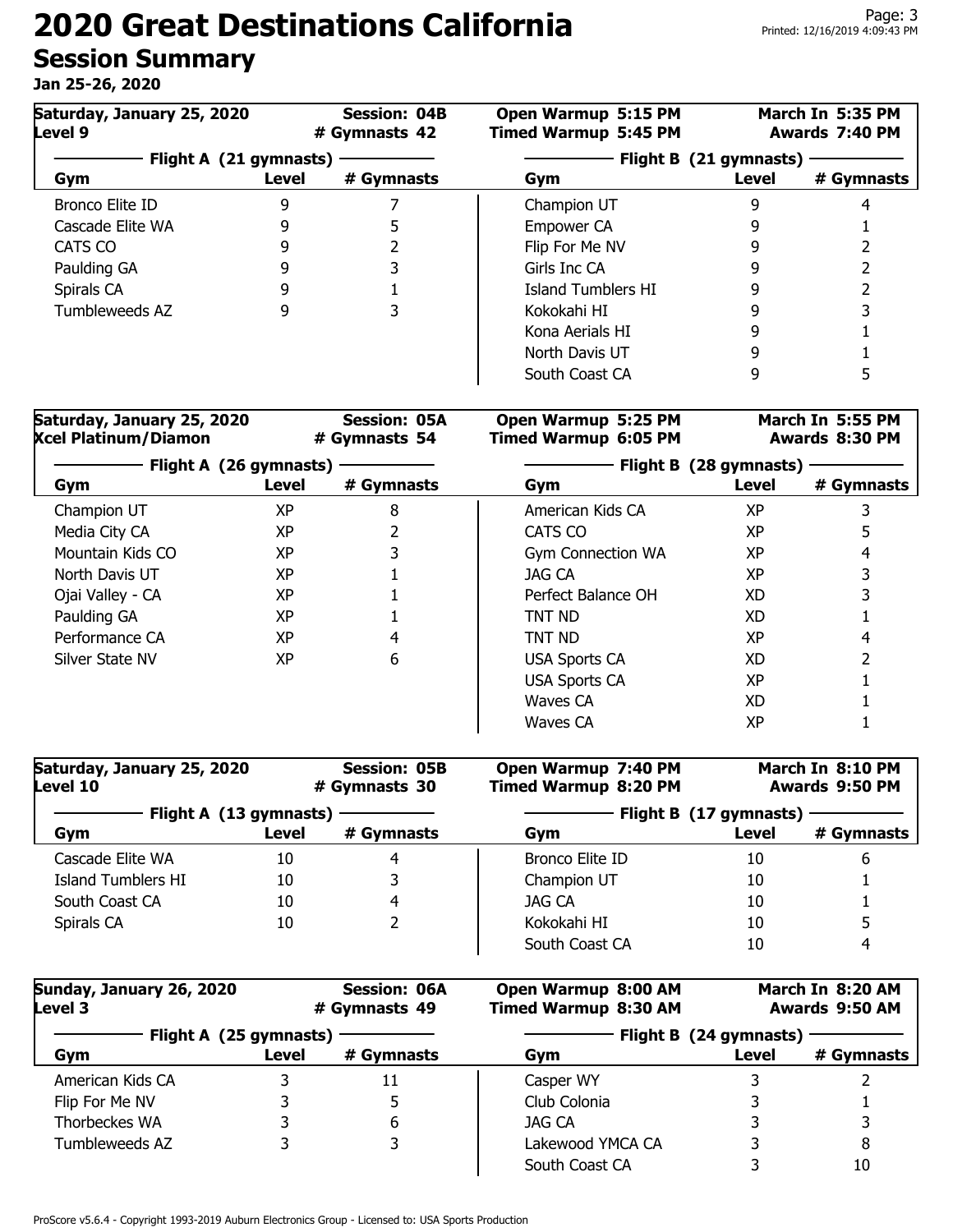| Sunday, January 26, 2020<br><b>Session: 06B</b><br><b>Xcel Gold</b><br># Gymnasts 75 |       | Open Warmup 8:00 AM<br><b>Timed Warmup 8:30 AM</b> |                        | March In 8:20 AM<br>Awards 11:00 AM |            |
|--------------------------------------------------------------------------------------|-------|----------------------------------------------------|------------------------|-------------------------------------|------------|
| Flight A (38 gymnasts)                                                               |       |                                                    | Flight B (37 gymnasts) |                                     |            |
| Gym                                                                                  | Level | # Gymnasts                                         | Gym                    | Level                               | # Gymnasts |
| American Kids CA                                                                     | XG    |                                                    | Champion UT            | XG                                  |            |
| CATS CO                                                                              | XG    | 10                                                 | Laura Cutina NV        | XG                                  |            |
| Charlot CA                                                                           | XG    | 6                                                  | Mountain Kids CO       | XG                                  | 8          |
| Gym Pacifica CA                                                                      | XG    | 5                                                  | North Davis UT         | XG                                  | 4          |
| SoCal CA                                                                             | XG    | 8                                                  | Ojai Valley - CA       | XG                                  | 4          |
| Spirit CA                                                                            | XG    | 5                                                  | San Clemente CA        | XG                                  |            |
| <b>USA Sports CA</b>                                                                 | XG    | 2                                                  | TNT ND                 | XG                                  |            |
|                                                                                      |       |                                                    | Top Flight CA          | XG                                  |            |

| Sunday, January 26, 2020<br>Level $1/2/XB$ | <b>Session: 07A</b><br># Gymnasts 48 |            | Open Warmup 10:00 AM<br><b>Timed Warmup 10:20 AM</b> |       | March In 10:30 AM<br>Awards 11:45 AM |  |
|--------------------------------------------|--------------------------------------|------------|------------------------------------------------------|-------|--------------------------------------|--|
| Flight A (27 gymnasts)                     |                                      |            | Flight B (21 gymnasts)                               |       |                                      |  |
| Gym                                        | Level                                | # Gymnasts | Gym                                                  | Level | # Gymnasts                           |  |
| American Kids CA                           |                                      | 10         | Agimnasia MX                                         |       |                                      |  |
| Club Colonia                               |                                      |            | Agimnasia MX                                         |       |                                      |  |
| Flip For Me NV                             |                                      | 3          | Backus CA                                            | ХB    |                                      |  |
| San Clemente CA                            | XВ                                   | 12         | Casper WY                                            |       |                                      |  |
|                                            |                                      |            | Champion UT                                          | ХB    |                                      |  |
|                                            |                                      |            | San Clemente CA                                      | ХB    | 6                                    |  |

| Sunday, January 26, 2020<br>Level 6/7 |       | <b>Session: 07B</b><br># Gymnasts 58 | Open Warmup 11:10 AM<br><b>Timed Warmup 11:40 AM</b> |       | March In 11:30 AM<br>Awards 2:00 PM |  |
|---------------------------------------|-------|--------------------------------------|------------------------------------------------------|-------|-------------------------------------|--|
| Flight A (26 gymnasts)                |       |                                      | Flight B (32 gymnasts)                               |       |                                     |  |
| Gym                                   | Level | # Gymnasts                           | Gym                                                  | Level | # Gymnasts                          |  |
| Casper WY                             | 6     |                                      | Cascade Elite WA                                     | 6     |                                     |  |
| CATS CO                               | 6     |                                      | Cascade Elite WA                                     |       |                                     |  |
| Fundacion MX                          | 6     |                                      | JAG CA                                               |       |                                     |  |
| Hugo's CA                             | 6     |                                      | Lakewood YMCA CA                                     | 6     |                                     |  |
| Laura Cutina NV                       |       |                                      | Lakewood YMCA CA                                     |       |                                     |  |
| North Davis UT                        | h     |                                      | Tumbleweeds AZ                                       | 6     |                                     |  |
| Ojai Valley - CA                      |       |                                      |                                                      |       |                                     |  |
| Ojai Valley - CA                      |       |                                      |                                                      |       |                                     |  |
| Performance CA                        | 6     |                                      |                                                      |       |                                     |  |
| Performance CA                        |       |                                      |                                                      |       |                                     |  |
| Realis Redlands CA                    | 6     |                                      |                                                      |       |                                     |  |
| Spirit CA                             | 6     |                                      |                                                      |       |                                     |  |
| <b>USA Sports CA</b>                  |       |                                      |                                                      |       |                                     |  |